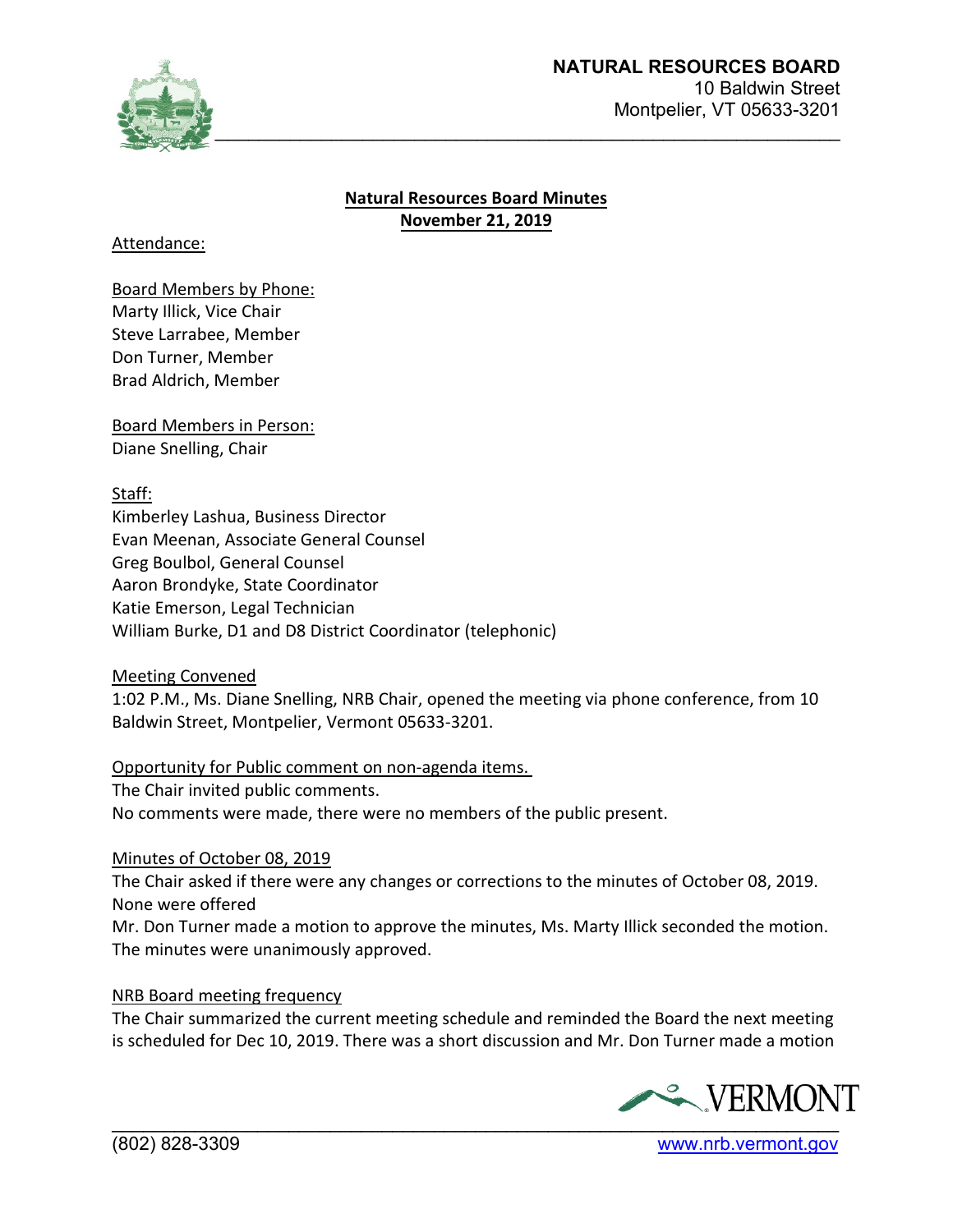to have the Board meetings occur monthly on the second Tuesday of the month at 11:00 A.M. Ms. Marty Illick seconded the motion. The meeting time was unanimously approved.

### NRB office and budget updates

Ms. Kimberley Lashua, NRB Business Director presented budget and personnel updates. Since the Board voted on changing the vacant Executive Director position to a second Enforcement and Compliance Officer, she has worked with HR to make that change and will soon be ready to advertise and move forward with recruitment. The first set of interviews for the Rutland NRB technician position happened yesterday; they were positive.

The Chair and Ms. Kimberley Lashua, met with the Department of Finance and Management regarding the preliminary FY 21 Budget. They received updated information regarding Internal Service Funds and benefits. Ms. Kimberley Lashua will have an update at the next meeting.

### Records Management Policy

1:11pm– Associate General Counsel Mr. Evan Meenan presented the proposed Records Management Policy. There was a brief discussion regarding the driving force behind developing the policy and how the document would be revised. Ms. Marty Illick asked if the Records Management Manual was referenced in the policy. Mr. Evan Meenan confirmed that it is.

Mr. Don Turner made a motion to accept Phase 1 of the Records Management Policy, Ms. Marty Illick seconded the motion. The Records Management Policy was accepted unanimously.

# Legislative Update

1:20 pm General Counsel Mr. Greg Boulbol and Associate General Counsel Mr. Evan Meenan walked through two bills presented last legislative session that have proposed changes to Act 250. Mr. Don Turner stated that he wants to determine the Board's position with respect to supporting various parts of each bill.

# Unique Resource Areas:

In order to address issues like forest fragmentation there is a proposal to create unique resource areas with set geographic boundaries. All development within the boundary would be jurisdictional. Mr. Don Turner expressed concern with the additional regulation. Greg Boulbol suggested an alternative would be to incorporate forest fragmentation into criteria 8.

2:00 pm: the discussion on Legislative updates paused to hear recommendations for updates to the Commercial Building Energy Standards

2:05 pm Mr. Barry Murphy, Energy Program Specialist with the Public Utility Commission presented recommendations for a new Commercial Stretch Energy Code Guidelines. General Counsel Mr. Greg Boulbol provided the background information that a previous iteration of the Board worked with the Department of Public Service to develop the current stretch guideline to

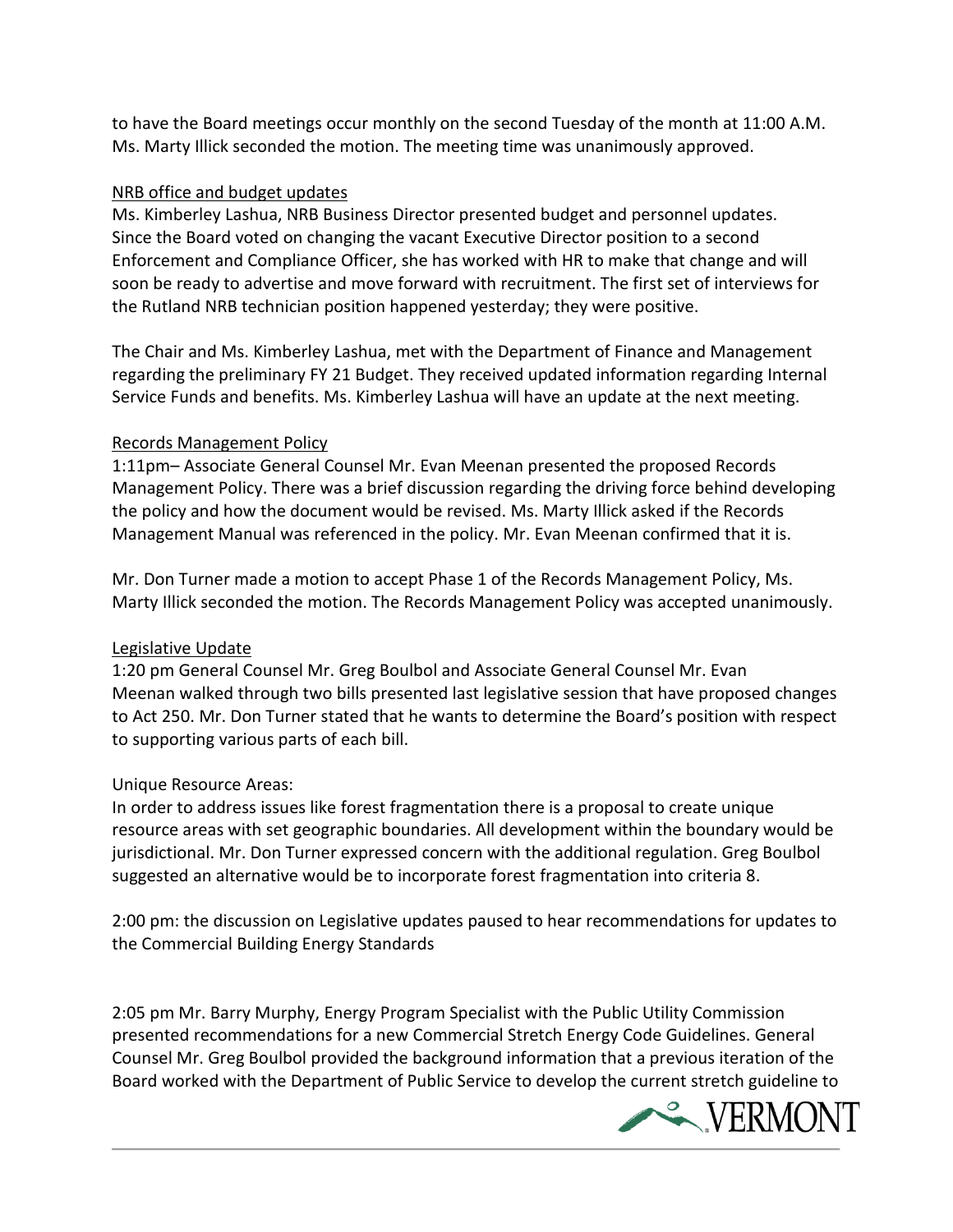the commercial code under 9(F). The language in statute includes the term "best available technology" for efficient use or recovery of energy. Without a guideline, district commissions will have to make decisions regarding "best available technology" on a case by case basis. The current CBES Stretch Guidelines provide consistency and predictability for the commissions and developers alike rather than relying solely on the term "best available technology." Because the base commercial code is now being updated, the Board will have to decide soon whether to update the CBES Stretch Guidelines, and if so, to what extent.

Mr. Barry Murphy presented three areas for strengthening the CBES Stretch Guidelines.

The first is to increase electric vehicle (EV) charging requirements based on building type or to increase the EV charging spaces but decrease the number of chargers that must be installed immediately. Mr. Don Turner had questions about the current code and if it requires EV charging stations in new parking lots at the cost of the developer. He also raised concerns about who pays for the electricity. Mr. Barry Murphy responded that there is currently a requirement for EV charging stations, and that only utilities are allowed to sell the power. There are other ways the developers might capture that cost or pass it on to their customers. For example, a developer might charge for the parking space. Mr. Barry Murphy presented another alternative, which would be to keep requirements the same for the number of spaces but upgrade from level 1 to level 2 charging stations.

The second recommendation was to increase the points requirement for the additional efficiency package options. Mr. Barry Murphy suggested increasing the current requirement of six points to nine points. One of the benefits of the points system is that it offers flexibility to meet the code requirements. He also suggested increasing the air tightness requirements of a building envelope 10-12% and having those points count towards the required nine.

The third recommendation was to require buildings with a footprint greater than 15,000 square feet to design the roof structure to maximize future PV installations. The Solar Ready Zone tool can be used to demonstrate if the site is not suitable for solar.

Mr. Greg Boulbol restated the question in front of the Board – Whether, or not we want to have a stretch guideline for commercial projects? If yes, what do we want the standards to be?

Mr. Brad Aldrich asked about the process Vermont has regarding the International Energy Conservation Code (IECC). Mr. Barry Murphy provided background. Vermont adopts the IECC code after going through a stakeholder process. It is a long process, typically the code is adopted about a year after it has been finalized. The 2021 code is being voted on now.

Mr. Brad Aldrich expressed concern with the "best available technology" language. Ms. Marty Illick said that she thought the intent of the "best available technology" requirement was right but that the language needs to be improved. Mr. Brad Aldrich suggested tabling this discussion until Dec  $10<sup>th</sup>$  meeting. It was agreed to do so